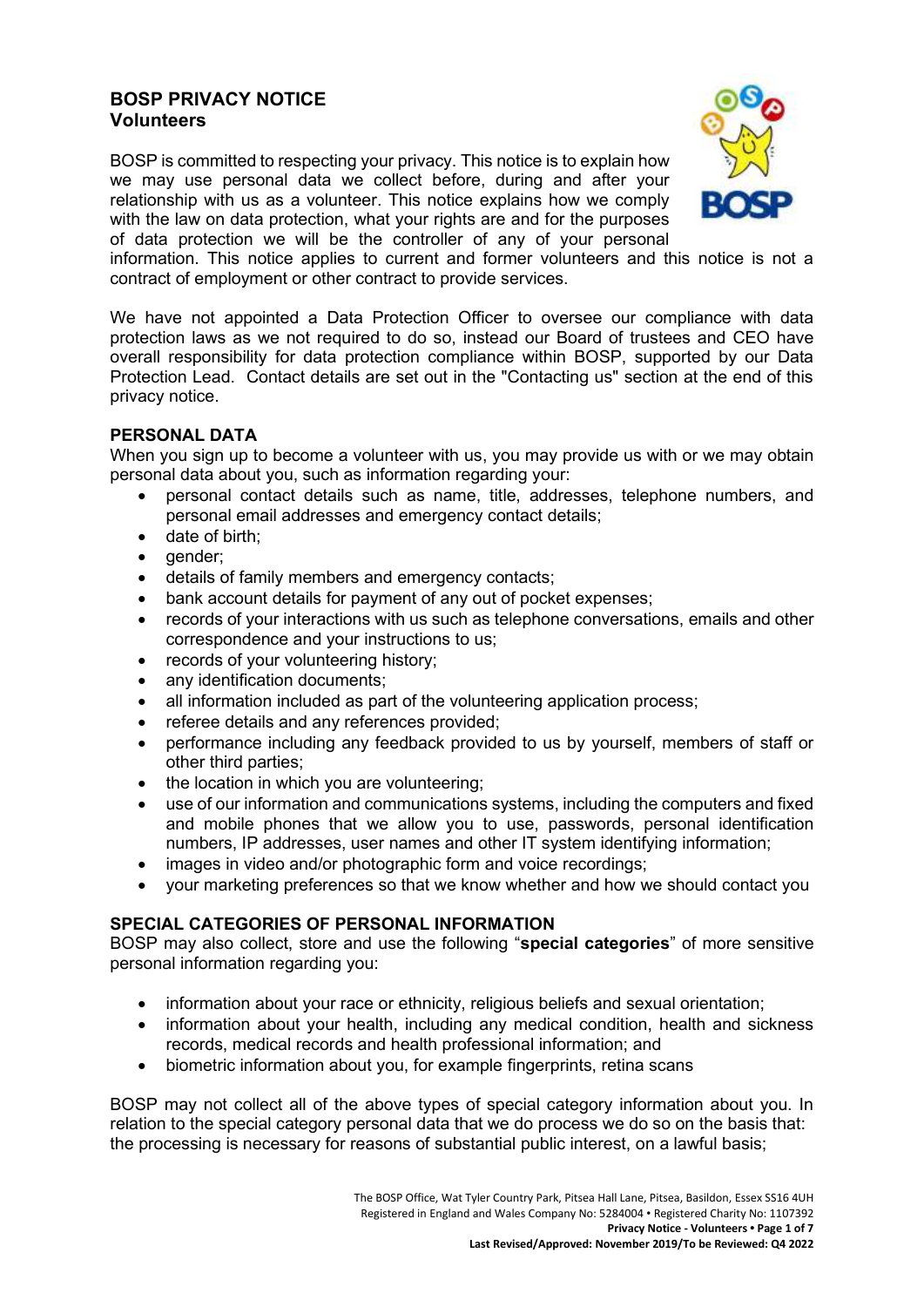- it is necessary for the establishment, exercise or defence of legal claims;
- it is necessary in order to protect the vital interests of the data subject or another natural person;
- it is necessary for the purposes of carrying out the obligations and exercising our or your rights in the field of employment and social security and social protection law; or
- based on your explicit consent

In the table below, we refer to these as the "special category reasons for processing of your personal data".

We may also collect criminal records information from you. For criminal records history we process it on the basis of legal obligations or based on your explicit consent.

# **WHERE WE COLLECT YOUR DATA**

We typically collect personal data about our volunteers through the application process, either directly from you, or sometimes from a third-party agency. We may sometimes collect additional information from third parties including former clubs or other organisations you may have volunteered for or via background check agencies. We will also collect additional personal data throughout the period of you volunteering for us and when you make a query and/or complaint or when you correspond with us by phone, e-mail or in some other way.We also may collect personal data about you from any third party references you provide as part of the application process for becoming a volunteer or from any feedback provided to us about your performance as a volunteer.

If you are providing us with details of referees, next of kin, beneficiaries, family members and emergency contacts they have a right to know and to be aware of how what personal data we hold about them, how we collect it and how we use and may share that information. Please share this privacy notice with those of them whom you feel are sufficiently mature to understand it. They also have the same rights as set out in the "**Your rights in relation to personal data**" section below.

#### **USES MADE OF YOUR PERSONAL DATA**

The table below describes the main purposes for which we process your personal data, the categories of your information involved and our lawful basis for being able to do this.

| Personal data used                                                                                                                                                  | <b>Purpose</b>                                                                                                                                                                                 | Lawful basis                                                                                                |
|---------------------------------------------------------------------------------------------------------------------------------------------------------------------|------------------------------------------------------------------------------------------------------------------------------------------------------------------------------------------------|-------------------------------------------------------------------------------------------------------------|
| All the personal data we<br>collect from you as part of<br>the application process.<br>Records of volunteering<br>history.<br>Referee details and any<br>references | Making a decision about<br>your appointment as a<br>volunteer and managing the<br>appointment process                                                                                          | We need this information to<br>be able to perform and<br>administer your contract<br>with us as a volunteer |
| Images in video and/or<br>photographic form and voice<br>recordings                                                                                                 | To produce and maintain<br>our website and any<br>external marketing<br>campaigns in order to<br>promote volunteer<br>opportunities and to<br>recognise the value created<br>by our volunteers | Where you have given us<br>your consent to do so                                                            |
| Transaction and payment<br>information                                                                                                                              | Paying you for any out of<br>pocket expenses                                                                                                                                                   | We need this information to<br>make any out-of-pocket<br>expense payments to you                            |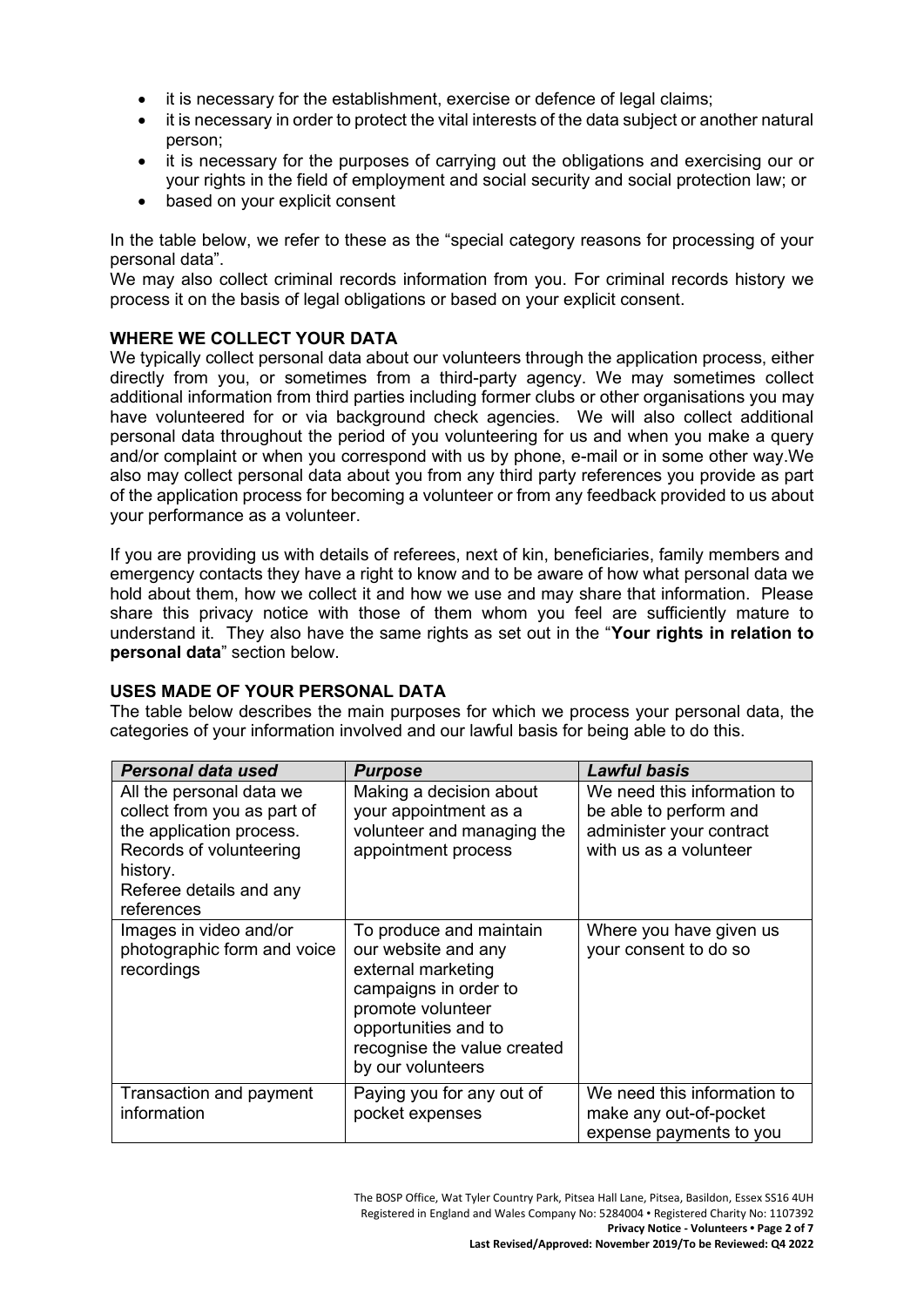| Records of your<br>volunteering history.<br>All information included as<br>part of the volunteering<br>application process | Assessing experience for a<br>particular role or task                                                                                                                                                                                                                                                                                 | We have a legitimate<br>business interest to ensure<br>that our volunteers are<br>suitable for the role                                                                                                                                  |
|----------------------------------------------------------------------------------------------------------------------------|---------------------------------------------------------------------------------------------------------------------------------------------------------------------------------------------------------------------------------------------------------------------------------------------------------------------------------------|------------------------------------------------------------------------------------------------------------------------------------------------------------------------------------------------------------------------------------------|
| All non-'special categories'<br>of personal data                                                                           | Dealing with legal disputes<br>involving you, or any other<br>volunteers, including<br>accidents                                                                                                                                                                                                                                      | We have a legitimate<br>business interest to ensure<br>that all legal claims are<br>managed effectively.<br>We also have a legal<br>obligation to report any<br>accidents at a workplace in<br>accordance with health and<br>safety laws |
| <b>Identification documents</b>                                                                                            | To prevent and detect<br>criminal or improper acts                                                                                                                                                                                                                                                                                    | We may have a legal<br>obligation to do so,<br>otherwise we have a<br>legitimate business interest<br>to protect our organisation<br>against criminal or improper<br>acts                                                                |
| All non-'special categories'<br>of personal data                                                                           | Storage of records relating<br>to you and also records<br>relating to our organisation                                                                                                                                                                                                                                                | We need this information to<br>be able to fulfil our contract<br>with you                                                                                                                                                                |
| Personal contact details<br>such as name, title, email<br>addresses and telephone<br>numbers                               | To send you information we<br>think you might find useful<br>or which you have<br>requested from us, including<br>our newsletters, information<br>about volunteering<br>opportunities and other<br>ways of supporting our<br>organisation, provided you<br>have indicated that you are<br>happy to be contacted for<br>these purposes | Where you have given us<br>your consent to do so                                                                                                                                                                                         |
| Personal contact details.<br>Details of family members<br>and emergency contacts                                           | To arrange and administer<br>your attendance at an event<br>you have volunteered for                                                                                                                                                                                                                                                  | This is necessary to enable<br>us to register you on to and<br>properly manage and<br>administer your attendance<br>at the event                                                                                                         |
| Name, title, date of birth;<br>gender, location of<br>volunteering                                                         | For the purposes of equal<br>opportunities monitoring                                                                                                                                                                                                                                                                                 | We may have a legal<br>obligation to do so and we<br>have a legitimate interest in<br>doing so to make sure our<br>organisation is offering fair<br>volunteering opportunities to<br>everyone                                            |
| Performance including any<br>feedback provided to us by<br>yourself, members of staff or<br>other third parties            | To assess your performance<br>as a volunteer                                                                                                                                                                                                                                                                                          | We have a legitimate<br>interest to ensure your<br>suitability for any future<br>volunteering roles and to<br>ensure that your<br>volunteering experience with<br>us is positive and worthwhile                                          |

The BOSP Office, Wat Tyler Country Park, Pitsea Hall Lane, Pitsea, Basildon, Essex SS16 4UH Registered in England and Wales Company No: 5284004 • Registered Charity No: 1107392 **Privacy Notice - Volunteers • Page 3 of 7**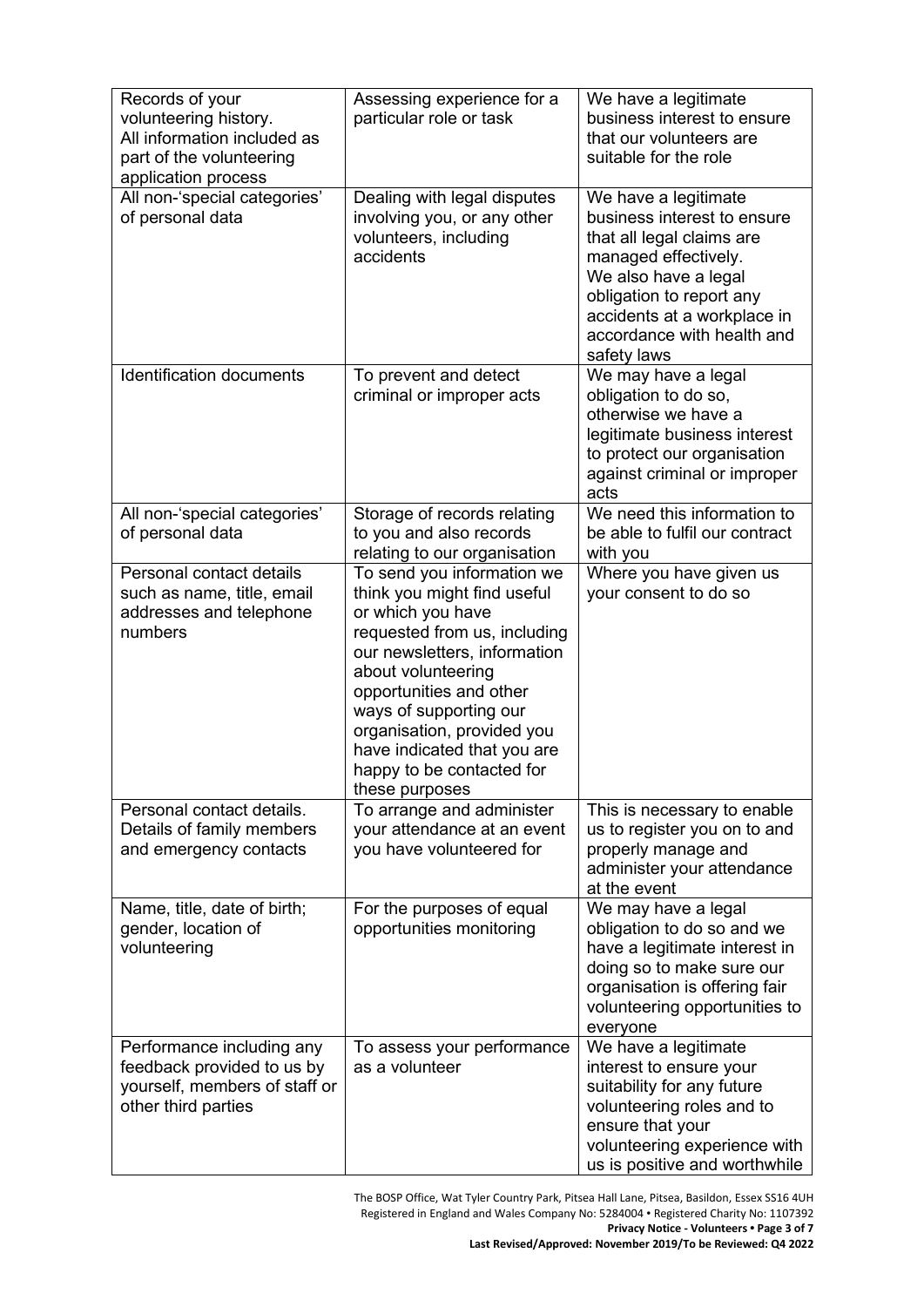| All 'special categories' of<br>personal data                                                                                                                    | Storage of records relating<br>to you and also records<br>relating to our organisation                                                                                                                                | We process special<br>category personal data on<br>the basis of the "special<br>category reasons for<br>processing of your personal<br>data" referred to above |
|-----------------------------------------------------------------------------------------------------------------------------------------------------------------|-----------------------------------------------------------------------------------------------------------------------------------------------------------------------------------------------------------------------|----------------------------------------------------------------------------------------------------------------------------------------------------------------|
| Information about your<br>health, including any<br>medical condition, health<br>and sickness records,<br>medical records and health<br>professional information | To use information about<br>your physical or mental<br>health (including any<br>injuries) or disability status,<br>to ensure your health and<br>safety and to provide<br>appropriate adjustments to<br>our facilities | We process special<br>category personal data on<br>the basis of the "special<br>category reasons for<br>processing of your personal<br>data" referred to above |
| Information about your<br>criminal convictions and<br>offences                                                                                                  | To comply with legal<br>obligations, for example,<br>regarding people working<br>with children or vulnerable<br>adults to comply with our<br>safeguarding requirements                                                | For criminal records history<br>we process it on the basis of<br>legal obligations or based<br>on your explicit consent                                        |

For some of your personal data you will have a legal, contractual or other requirement or obligation for you to provide us with your personal data. If you do not provide us with the requested personal data we may not be able to admit you as a volunteer or we may not be able to properly perform our arrangements with you or comply with legal obligations and we may have to terminate your position as a volunteer. For other personal data you may not be under an obligation to provide it to us, but if you do not provide it then we may not be able to properly perform our arrangements with you as a volunteer.

Where you have given us your consent to use your personal data in a particular manner, you have the right to withdraw this consent at any time, which you may do by contacting us as described in the "**Contacting us**" section below.

Please note however that the withdrawal of your consent will not affect any use of the data made before you withdrew your consent and we may still be entitled to hold and process the relevant personal data to the extent that we are entitled to do so on bases other than your consent. Withdrawing consent may also have the same effects as not providing the information in the first place, for example we may no longer be able to provide certain benefits to you as a volunteer.

### **DIRECT MARKETING**

We may contact you by email, post or SMS with information about events, products and services we believe you may be interested in. We will only send marketing messages via email and SMS in accordance with the marketing preferences you set. We may, however, send you information in the post under the legal basis of legitimate interest. You can let us know at any time that you do not wish to receive marketing by emailing us at [privacy@bosp.co.uk.](mailto:privacy@bosp.co.uk)

# **DISCLOSURE OF YOUR PERSONAL DATA**

We share personal data with the following parties:

- **Any party approved by you**
- **Other service providers**: for example IT services (including CRM, website, video- and teleconference services); All our third-party service providers are required to take appropriate security measures to protect your personal data
- **The Government or our regulators:** where we are required to do so by law or to assist with their investigations or initiatives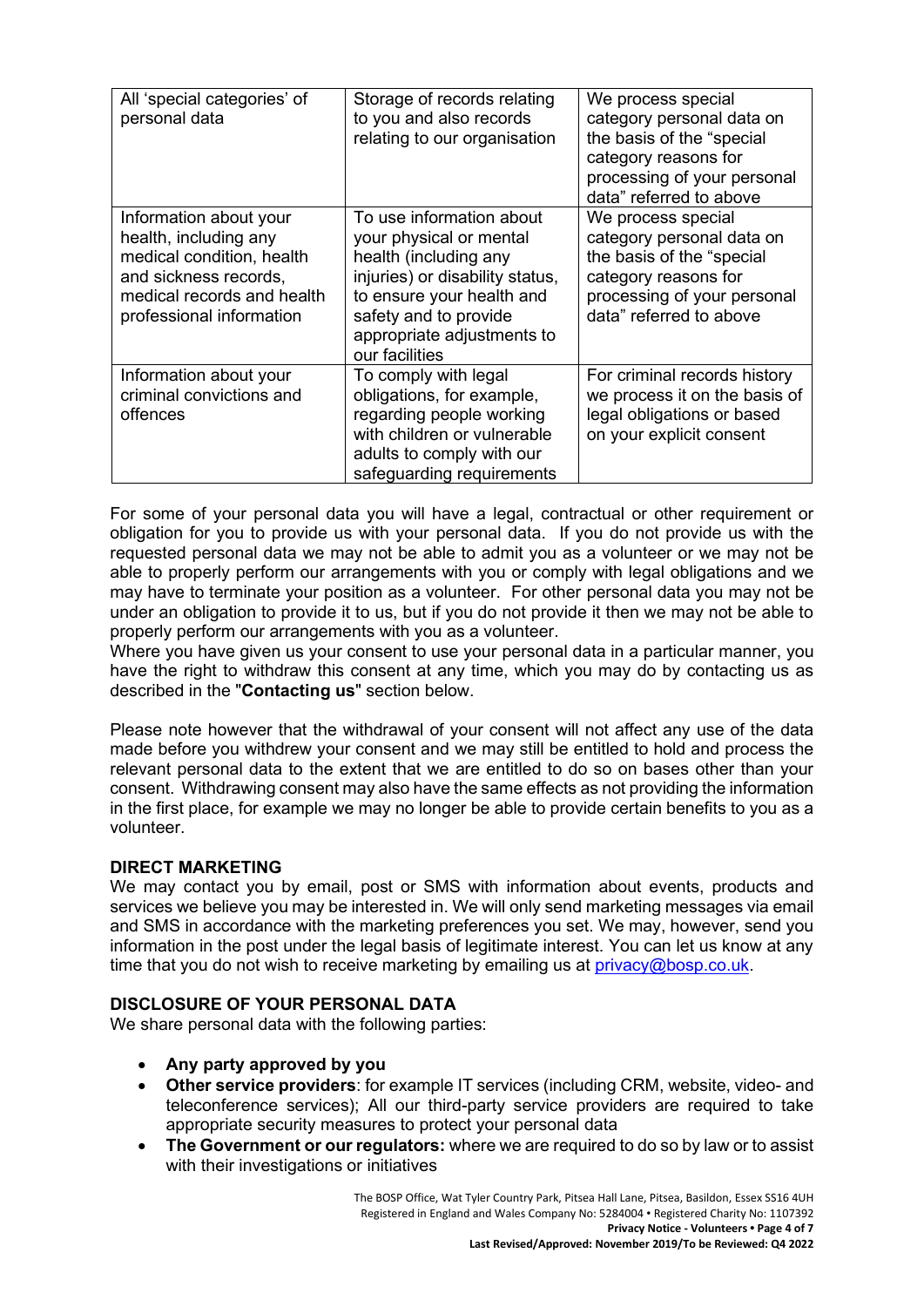- **Police, law enforcement and security services**: to assist with the investigation and prevention of crime and the protection of national security
- Providing references to future employers or organisations you may wish to volunteer for

We do not disclose personal data to anyone else except as set out above. We will never share, sell, swap or rent your data to third parties for marketing purposes.

## **WHERE WE STORE YOUR PERSONAL DATA**

The personal data we collect from you as a service user is kept either in a locked and secure cabinet, drawer or locker, or in an electronic format on an encrypted computer or portable device. The personal data we collect is not transferred to and stored in countries outside of the UK and the European Union. We have security procedures, rules and technical measures in place to protect your personal data. Your personal data will be kept in a secure environment with access restricted on a need to know basis. We will take all reasonable steps to ensure that your personal data is only used in accordance with this privacy notice and applicable data protection laws and is respected and kept secure.

# **HOW LONG DO WE KEEP PERSONAL DATA FOR?**

The duration for which we retain your personal data will differ depending on the type of information and the reason why we collected it from you. However, in some cases personal data may be retained on a long-term basis: for example, personal data that we need to retain for legal purposes will normally be retained in accordance with usual commercial practice and regulatory requirements. Generally, where there is no legal requirement, we retain all physical and electronic records for a period of 6 years (if you are currently volunteering with us, this may be for 6 years after you last volunteered for us). Exceptions to this rule are:

Information that may be relevant to personal injury claims may be retained until the limitation period for those types of claims has expired. For personal injury claims this can be an extended period as the limitation period might not start to run until a long time after you have volunteered for us.

It is important to ensure that the personal data we hold about you is accurate and up-to-date, and you should let us know if anything changes, for example if you change your phone number or email address. To update the personal data we hold about you, you can contact us by using the details set out in the "Contacting us" section below.

# **YOUR RIGHTS IN RELATION TO PERSONAL DATA**

You have the following rights in relation to your personal data:

- the right to be informed about how your personal data is being used;
- the right to access the personal data we hold about you;
- the right to request the correction of inaccurate personal data we hold about you;
- the right to request the erasure of your personal data in certain limited circumstances;
- the right to restrict processing of your personal data where certain requirements are met;
- the right to object to the processing of your personal data;
- the right to request that we transfer elements of your data either to you or another service provider; and
- the right to object to certain automated decision-making processes using your personal data

You should note that some of these rights, for example the right to require us to transfer your data to another service provider or the right to object to automated decision making, may not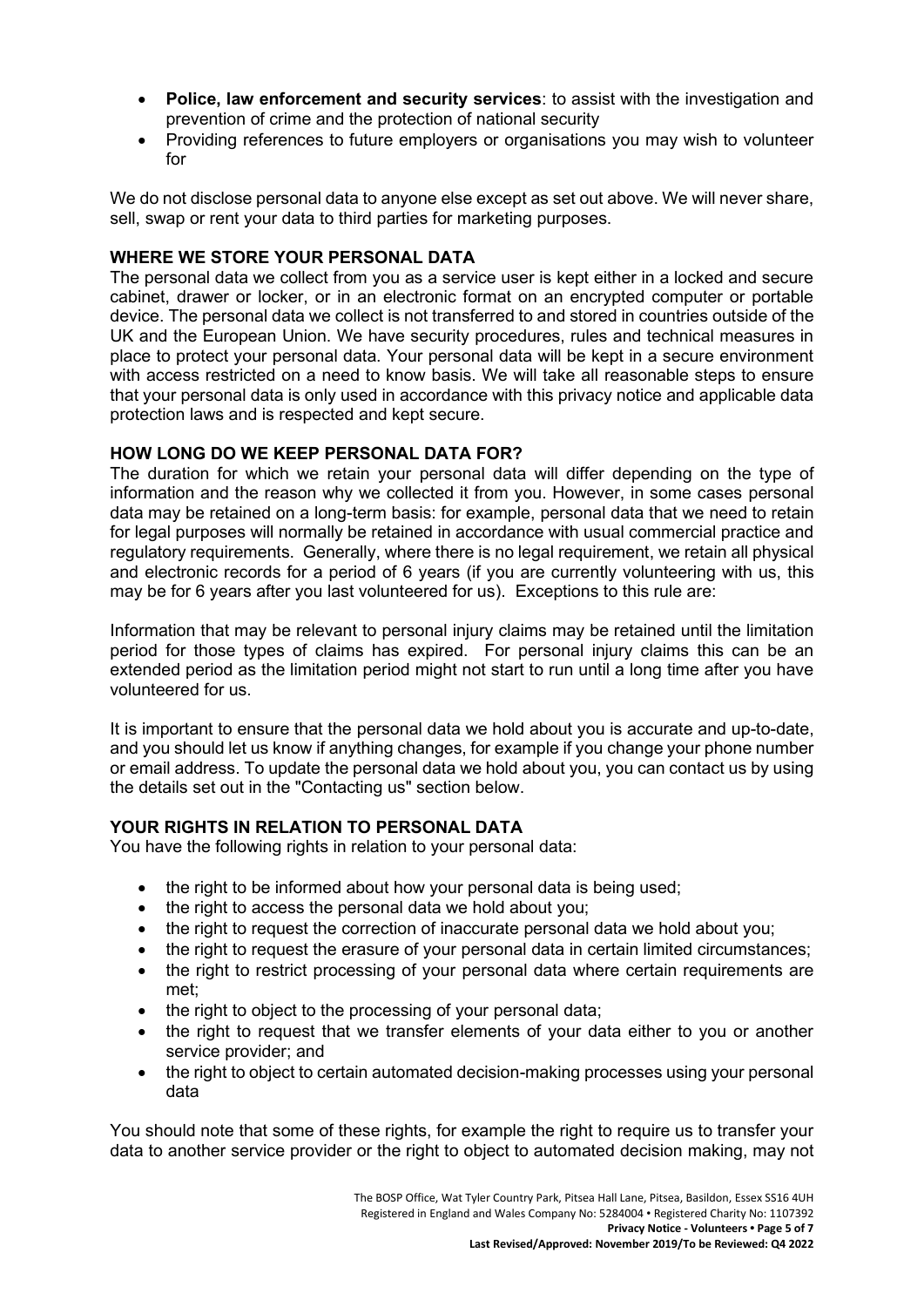apply as they have specific requirements and exemptions which apply to them and they may not apply to personal data recorded and stored by us. However, some have no conditions attached, so your right to withdraw consent or object to processing for direct marketing are absolute rights.

Whilst this privacy notice sets out a general summary of your legal rights in respect of personal data, this is a very complex area of law. More information about your legal rights can be found on the Information Commissioner's website at <https://ico.org.uk/for-the-public/>

To exercise any of the above rights, or if you have any questions relating to your rights, please contact us by using the details set out in the "Contacting us" section below.

If you are unhappy with the way we are using your personal data you can also complain to the UK Information Commissioner's Office or your local data protection regulator. We are here to help and encourage you to contact us to resolve your complaint first.

### **USE OF COOKIES, SOCIAL MEDIA & OUR WEBSITE**

Cookies are text files which collect log on information and visitor behaviour information. Cookies track visitor use and compile statistical reports on website activity. Such information will not identify you personally, it provides statistical data about our visitors and their use of our website and does not identify any personal details whatsoever. It is used by us to analyse how visitors interact with the website so that we can continue to develop and improve it.

Most websites use cookies, and these are downloaded to your computer automatically, however when you visit BOSP's site for the first time you will have the opportunity to check you understand before you proceed. You can set your browser to accept or decline cookies. Please be aware that a decline preference may mean a loss of function in some of our website features.

You might find links to third party websites or advertisements on our website. These websites should have their own cookies and privacy policies which you should check. We do not accept any responsibility or liability for their policies whatsoever as we have no control over them.

Personal data relating to any transactions entered into via our website will be encrypted to ensure its safety. The transmission of data via the internet is not completely secure and therefore, we cannot guarantee the security of data sent to us electronically and the transmission of such data is entirely at your own risk. Where applicable, we have given you/or where you have chosen a password so that you can access certain areas of our site, you are responsible for keeping this password confidential.

## **TRANSFER OF DATA TO THIRD COUNTRIES**

Some of the information you provide to us may be transferred outside the European Economic Area to countries such as the US. This is a transfer to a "third country". We will endeavour to tell you if your personal data is being held or shared with a third country and we will ensure the appropriate contractual provisions are in place to ensure that there are strict rules regarding both the confidentiality and security of your information.

BOSP may also work with suppliers and partners who make use of cloud and/or hosted technologies. We will endeavour to undertake data security due diligence on our partners and ensure that these partners conform to appropriate accreditations.

# **CHANGES TO THIS NOTICE**

We may update this privacy notice from time to time. When we change this notice in a material way, we will update the version date at the bottom of this page. For significant changes to this